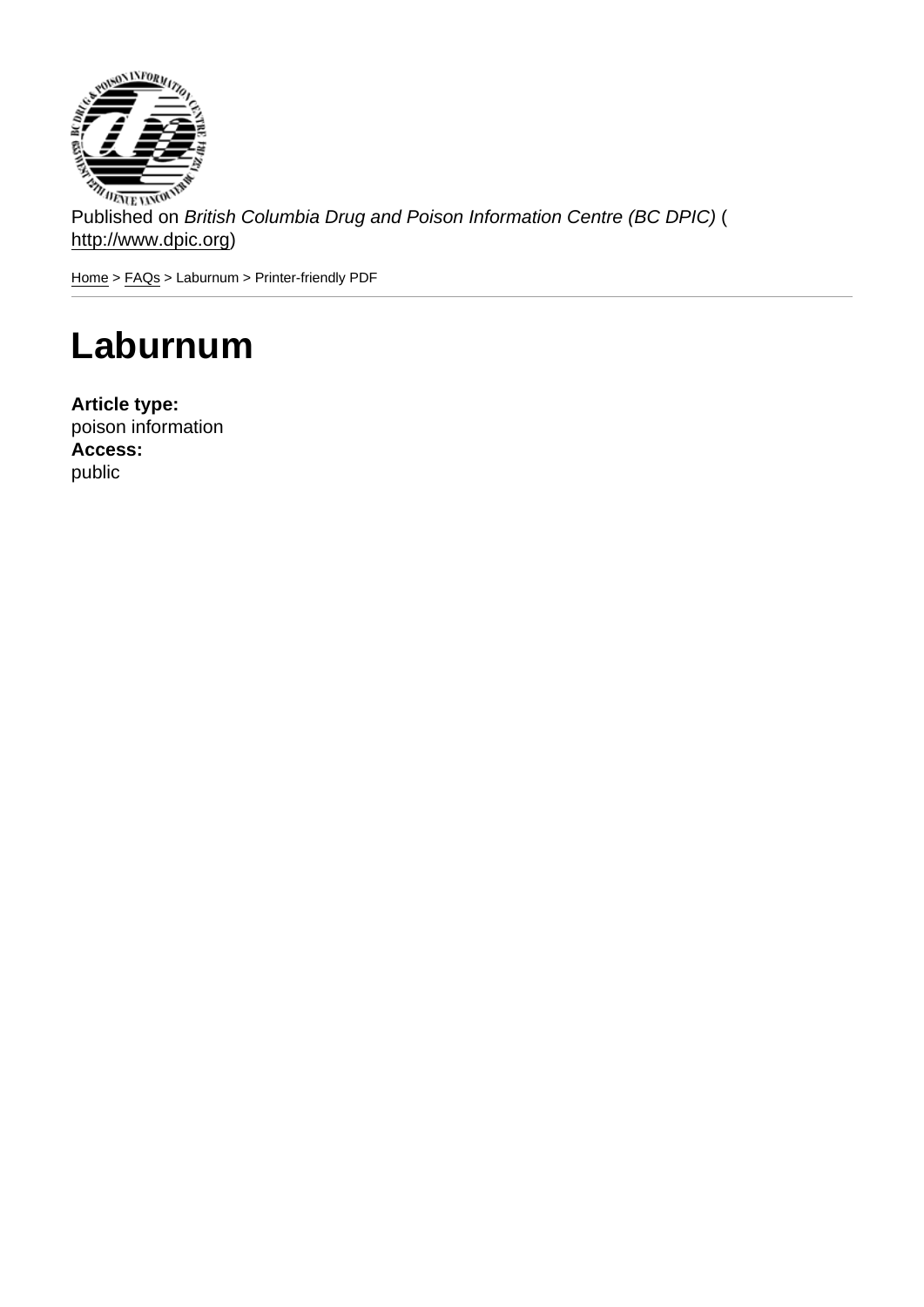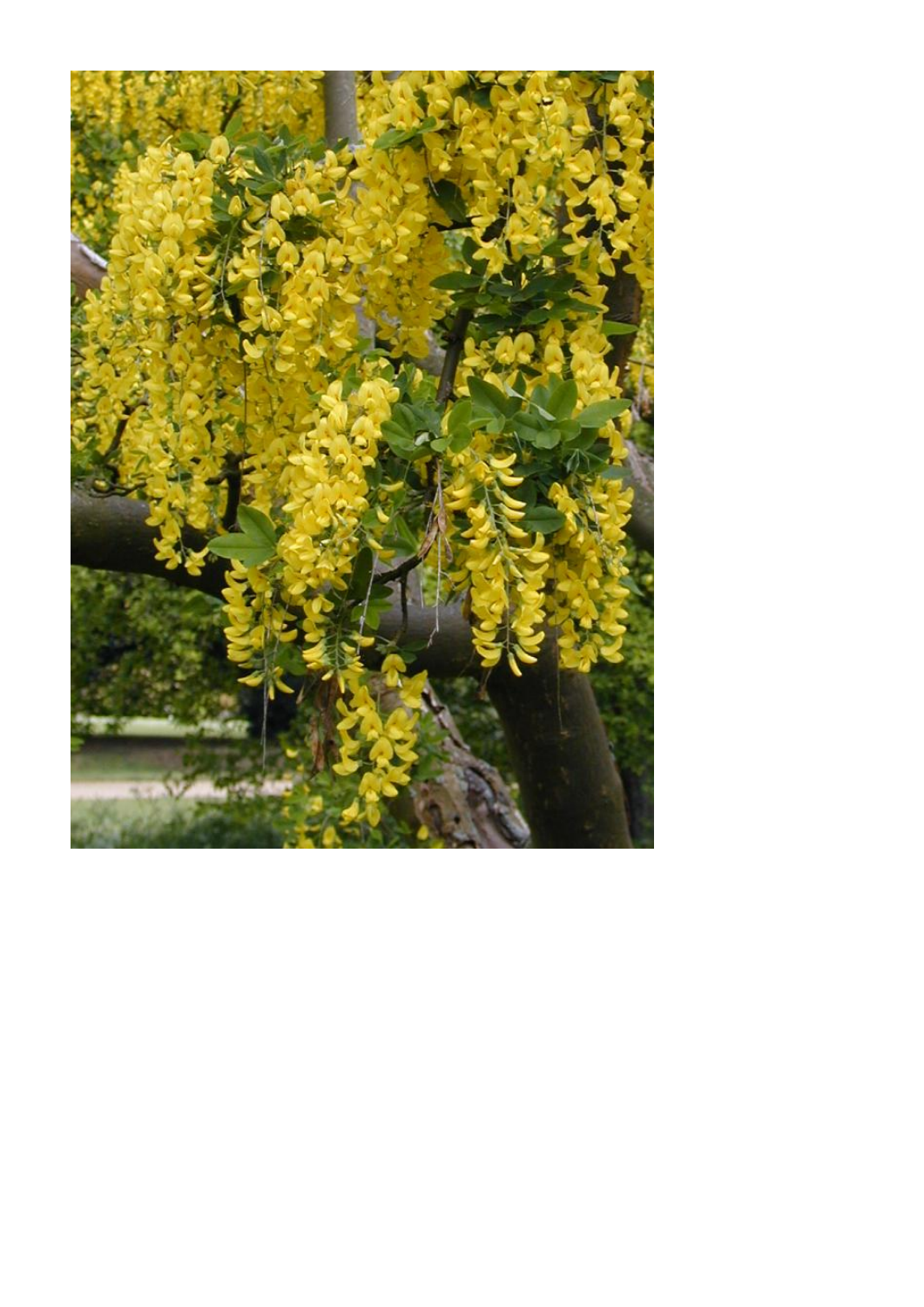

**Laburnum or golden chain** (Laburnum anagyroides, Laburnum alpinum): A popular shrub or small tree seen in parks and gardens. Bright yellow flowers hang in drooping clusters about 4- 12 inches long. Silky-haired pods contain flat dark-brown seeds. Young children can mistake the seedpods for edible peapods.

**Is it toxic?** All parts contain a compound called cytisine. Ingestion of small amounts of seeds or flowers can cause a stomach upset and salivation. Serious toxicity is rare but can result after ingestion of large amounts.

#### **Health Effects:**

**Ingestion:** Symptoms usually begin within 1 hour but may be delayed if the seeds are swallowed whole. Nausea, vomiting and salivation are common symptoms after ingestion of the seedpods or flowers. Diarrhea and abdominal cramps may also be seen. Ingestion of large amounts may cause drowsiness, headache, confusion and an elevated heart rate.

## **What to do?**

**Ingestion:** Rinse out mouth and have a glass of water or milk. **Contact the Poison Control Centre.** 

Depending on the amount ingested, **referral to a hospital may be recommended.**

**How can I prevent exposure?** Supervise young children when playing outdoors.

**Need more information:** Contact the Poison Control Centre.

## **© 2010 BC Drug and Poison Information Centre**

**Keywords:**  plants: cytisine